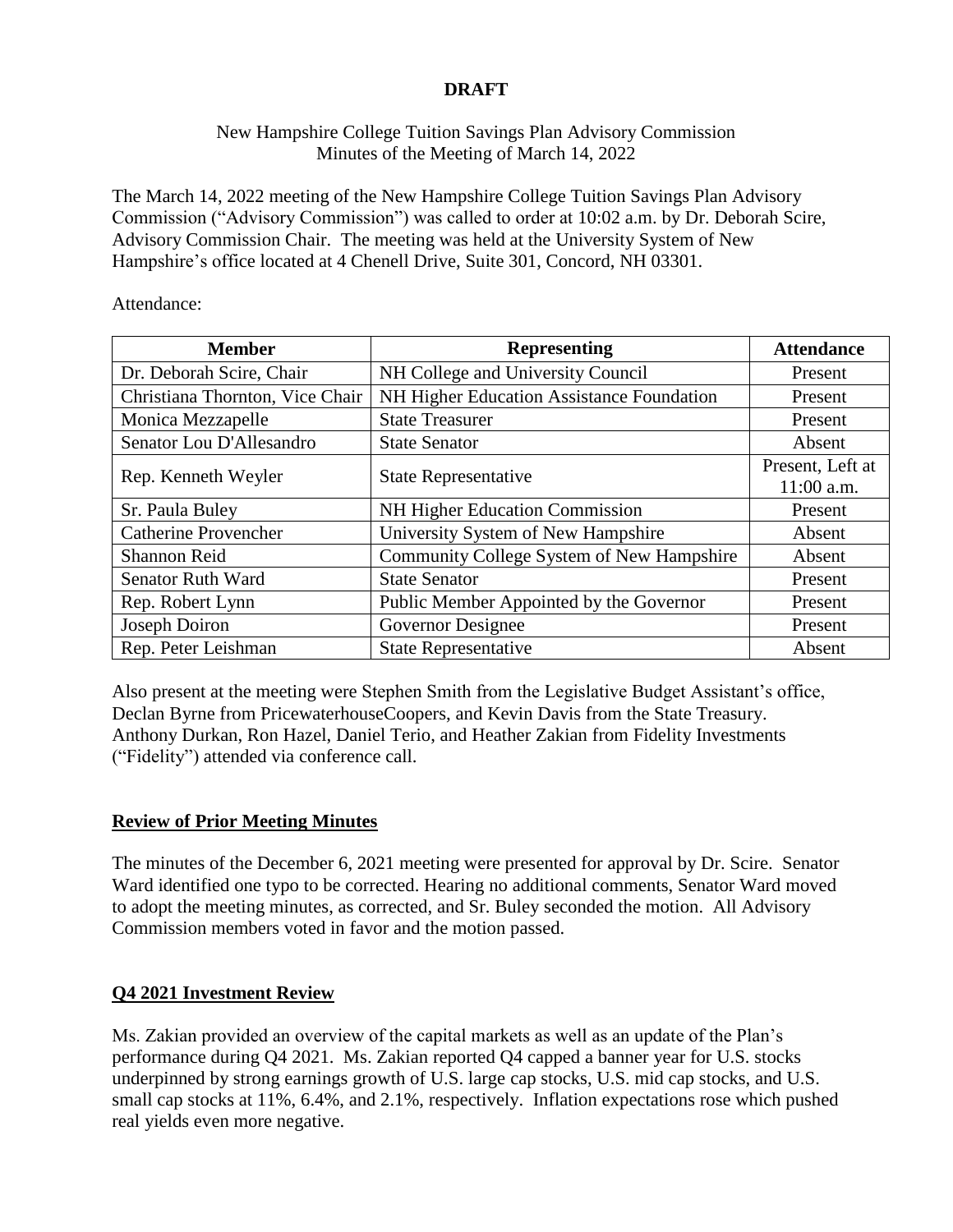### New Hampshire College Tuition Savings Plan Advisory Commission Minutes of the Meeting of March 14, 2022 Page 2 of 6

During the quarter, active and blend age-based portfolios underperformed their benchmarks driven by being underweight to and underlying managers of U.S. equities.

Over the one year period, active age-based portfolios performance was mixed, but all blend agebased underperformed their benchmarks driven by being underweight to U.S. equities, overweight to and underlying managers within emerging market equities, offset by underweight to and underlying managers of investment grade debt and an allocation to commodities.

Over the three and five-year periods, all but one active age-based portfolios outperformed their benchmarks driven by being overweight to and underlying mangers on non-U.S. equities, underlying managers of U.S. equities, and being underweight to and underlying managers of investment grade debt.

The Fidelity Index Portfolios performed in line with expectations for the quarter.

Ms. Zakian indicated in their active and blend strategies, they maintain a 5.3% underweight in investment grade debt. In addition, the portfolios maintain a 5.1% underweight in U.S. equities feeling that they are overvalued. At the other end of the spectrum, they maintain 3.9% overweight to emerging market equities feeling like there is more value. Lastly, they also maintain a 2.1% and 1.9% overweight to commodities and non-U.S. developed-markets equity, respectively.

Mr. Terio reviewed the competitor overview over the 1-, 3-  $\&$  5-year timeframes. The one-year Fidelity Fund (active) portfolios ranked mostly in the third quartile of Morningstar rankings. Fidelity continues to add value to their shareholders relative to their peer groups as all 3- & 5 year Fidelity Fund (active) portfolios are ranked in the top half of Morningstar rankings demonstrating the value of their strategic asset allocation.

Mr. Terio provided a brief overview of a stable value portfolio product offering. The stable value portfolio is a common component of defined contribution and 529 plans that seek principal preservation. The strategy offers the potential for steady, predictable returns consistent with a conservative approach to capital preservation. Historically, stable value has out yielded and out returned money market funds over time. The stable value portfolio will be a standalone investment option that will invest primarily in short term investment grade bonds funds managed by Fidelity. The stable value portfolios are scheduled to launch on April 1, 2022 and Fidelity is recommending that all funds currently in the money market account be mapped to the stable value fund. Mr. Terio explained that the fees for the stable value offering are about 3 basis points higher but historically stable value has out yielded and outperformed money market accounts. He explained that today, the money market account is yielding about one basis point while the stable value portfolio is yielding about 140 basis points, a substantial increase.

Rep. Weyler made a motion to accept the advice of our investment advisors and map the funds from the money market account to the stable value portfolio and close the money market account. Rep. Lynn seconded the motion. All advisory commission members voted in favor and the motion passed.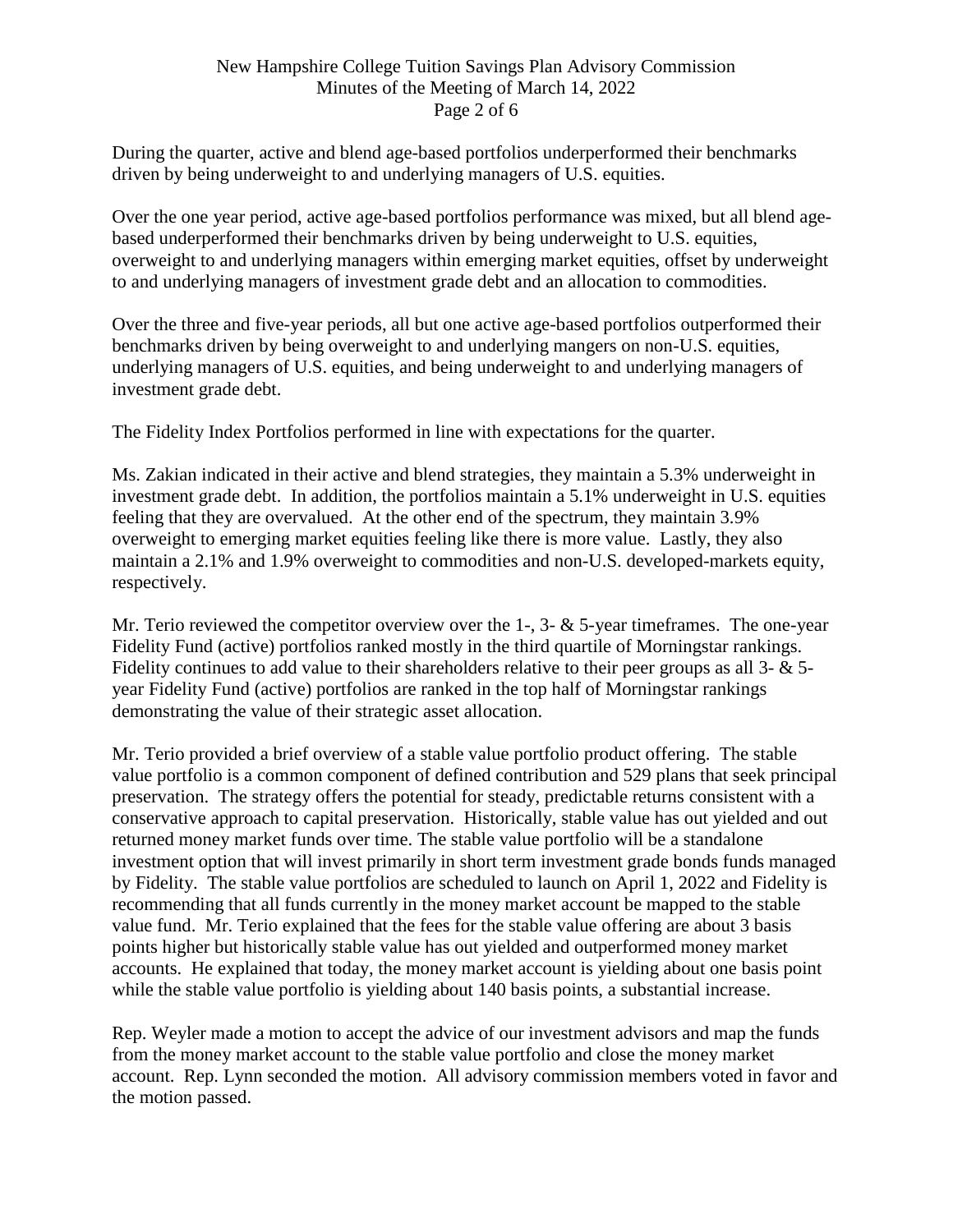### New Hampshire College Tuition Savings Plan Advisory Commission Minutes of the Meeting of March 14, 2022 Page 3 of 6

#### **Overview of the 529 Programs**

#### *529 Industry Market Update*

The New Hampshire 529 program remains the fourth largest in the country with over \$24.6 billion in market-value assets, representing 5.4% of the market-share. The New Hampshire plans continue to trail the Virginia (\$100.5 billion in assets), New York (\$46.8 billion in assets) and Nevada plans (\$39.3 billion in assets). 529 industry assets increased by 5.0% from quarter three 2021 to quarter four 2021 and increased by 13.5% year-over-year, while New Hampshire assets increased by 4.0% for the quarter and increased 11.5% year-over-year. U.S. Equities increased by 9.1% for the quarter and increased 25.7% year-over-year. Non-US Developed equities increased 3.2% for the quarter and increased 12.9% year-over-year. Investment grade debt was flat for the quarter and decreased 1.5% year-over-year.

#### *Fidelity Advisor 529 Plan Review*

Mr. Hazel continued his presentation providing an update of the Advisor-sold industry stating that Virginia remains the top advisor-sold plan in the country. 529 Advisor-sold plan assets increased by 4.3% from quarter three to quarter four 2021 and increased by 11.1% year-overyear, while New Hampshire's FA 529 Plan assets increased by 1.8% for the quarter and increased 5.0% year-over-year. As of December 31, 2021, the FA 529 plan had \$5.7 billion in market-value assets and 169,800 active participant accounts.

Mr. Hazel reported that in quarter four 2021, new account growth decreased 47% compared to the same quarter in 2020. Year to date new account growth decreased 10% compared to year to date 2020. Quarter four contributions increased 7% compared to quarter four in 2020 and year to date contributions increased 15% compared to the same period in 2020. Quarter four distributions increased 32% compared to quarter four 2020, while distributions by New Hampshire residents increased 50% in quarter four compared to the same period in 2020.

#### *Direct-sold (UNIQUE) 529 Plan Review*

Mr. Durkan presented the results of the Direct-sold industry stating that the 529 Direct-sold plan assets increased 5.4% from quarter three 2021 and increased by 15.2% year-over-year, while the UNIQUE plan assets increased 4.6% for the quarter and increased 13.7% year-over-year. As of December 31, 2021, the UNIQUE plan had \$18.8 billion in market-value assets (up 14% yearover-year) and 678,000 active participant accounts.

Quarter four new account growth increased by 8% compared to quarter four in 2020 and new account contributions rose 19% to \$3,000 per new account. Total contributions increased by 29% compared to the same quarter last year while overall distributions increased 26%. Distributions by New Hampshire residents also increased 30%. Mr. Durkan also reviewed the "Age Wave" chart noting that the distribution of active accounts and assets under management remain fairly spread out across the age spectrum and accounts for younger beneficiaries remain strong. Contributions through the online gifting platform increased 50% year-over-year and accounted for just under 1.5% of total contributions into the UNIQUE Plan.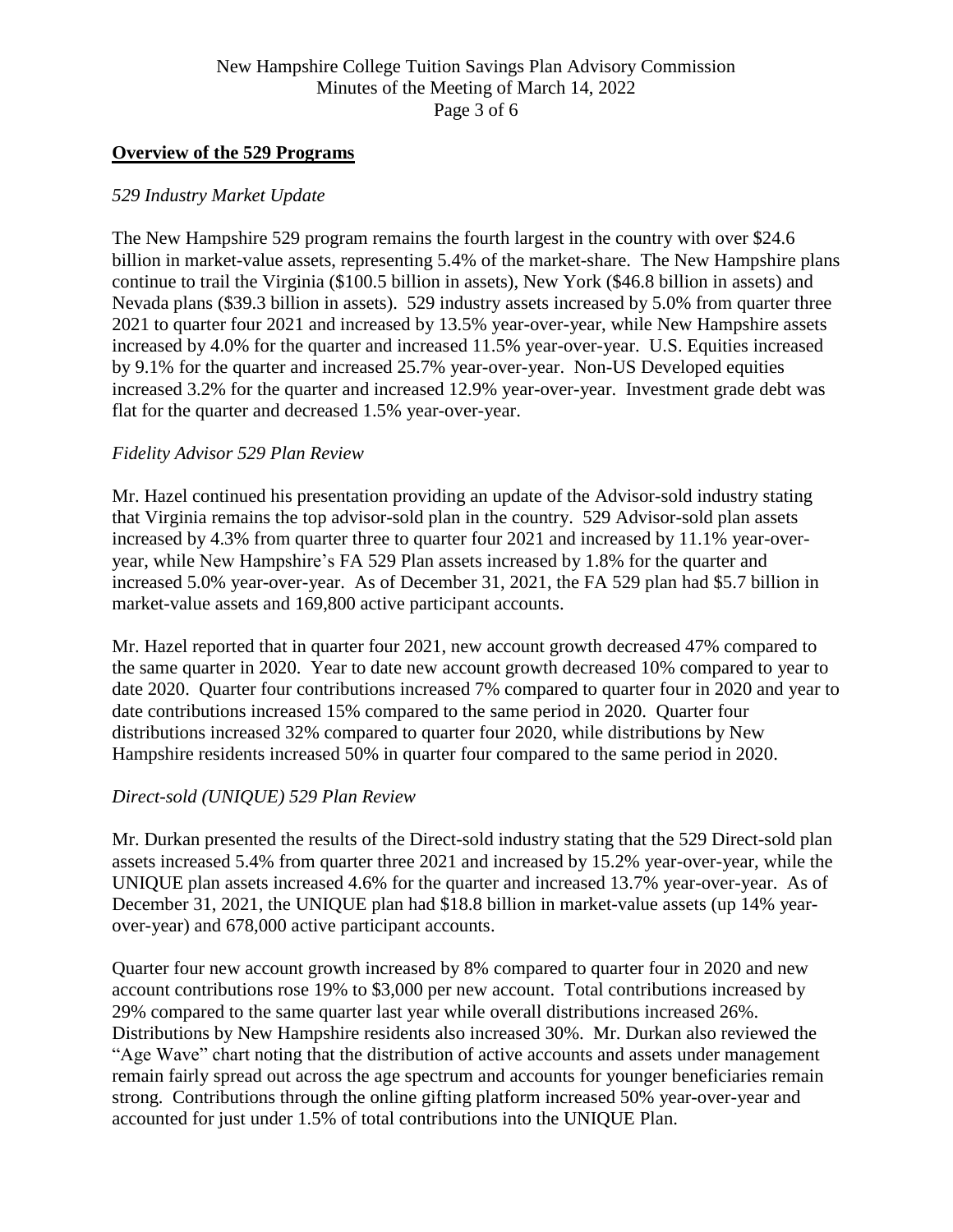### New Hampshire College Tuition Savings Plan Advisory Commission Minutes of the Meeting of March 14, 2022 Page 4 of 6

## **Review of 2021 External Audits**

Mr. Stephen Smith indicated that his office, in collaboration with the Treasury's office, is responsible for procuring an external auditor for the two 529 plan audits. Mr. Smith shared that the Fiscal Committee ("Committee") authorized the release of the audits back in November of 2021 to comply with the SEC 120 day rule and at their February 2021 meeting, Mr. Declan Byrne presented the results of the audits to the Committee.

Mr. Byrne presented the 2021 audit results to the Advisory Commission, stating that the financial statements as of, and for the year ended, September 30, 2021, received unmodified (clean) opinions and were issued on time on December 20, 2021. PwC audited each of the 36 portfolios within the UNIQUE Plan and 27 portfolios within the FA 529 Plan (each portfolio maintain its own set of records). Mr. Byrne added that as part of the process, PwC has to rely on Fidelity's internal controls to obtain reasonable assurance over valuations of the underlying funds, existence of assets, income classification, proper financial statement presentation and disclosures, etc. Mr. Byrne had to report on certain required communications, however, procedures and results were consistent with prior years and no issues or concerns came to their attention.

After the audit presentation, Dr. Scire requested a motion to accept the audit reports presented by PwC. Sr. Buley made the motion, Rep. Lynn seconded. All Advisory Commission members voted in favor and the motion passed

#### **Ratify Vote Regarding FY23 Endowment Allocation**

During the December 6, 2021 Advisory Commission meeting, board members voted to set the allocation percentage of assessment revenue to the UNIQUE Endowment Allocation Program to 30% for FY23 from the current percentage of 80% after the adoption of the updated administrative rules. Mr. Davis explained that since the advisory commission had approved the minutes during the December 6, 2021 meeting, but hadn't yet filed the approved final version with the Office of the Legislative Services, the commission didn't have the authority at the time of the vote to set the allocation percentage for the UNIQUE Endowment Allocation Program. As such, the commission needed to ratify the vote from December 6, 2021. Christiana Thornton made a motion to ratify the December 6, 2021 vote setting the allocation percentage of assessment revenue to the UNIQUE Endowment Allocation program to 30% for FY23 from the current percentage of 80% for FY22, Joseph Doiron seconded the motion. All members voted in favor and the motion passed.

#### **Dashboard Review as of December 31, 2021**

Ms. Mezzapelle presented the semi-annual update of the Dashboard Report as of December 31, 2021 including the following: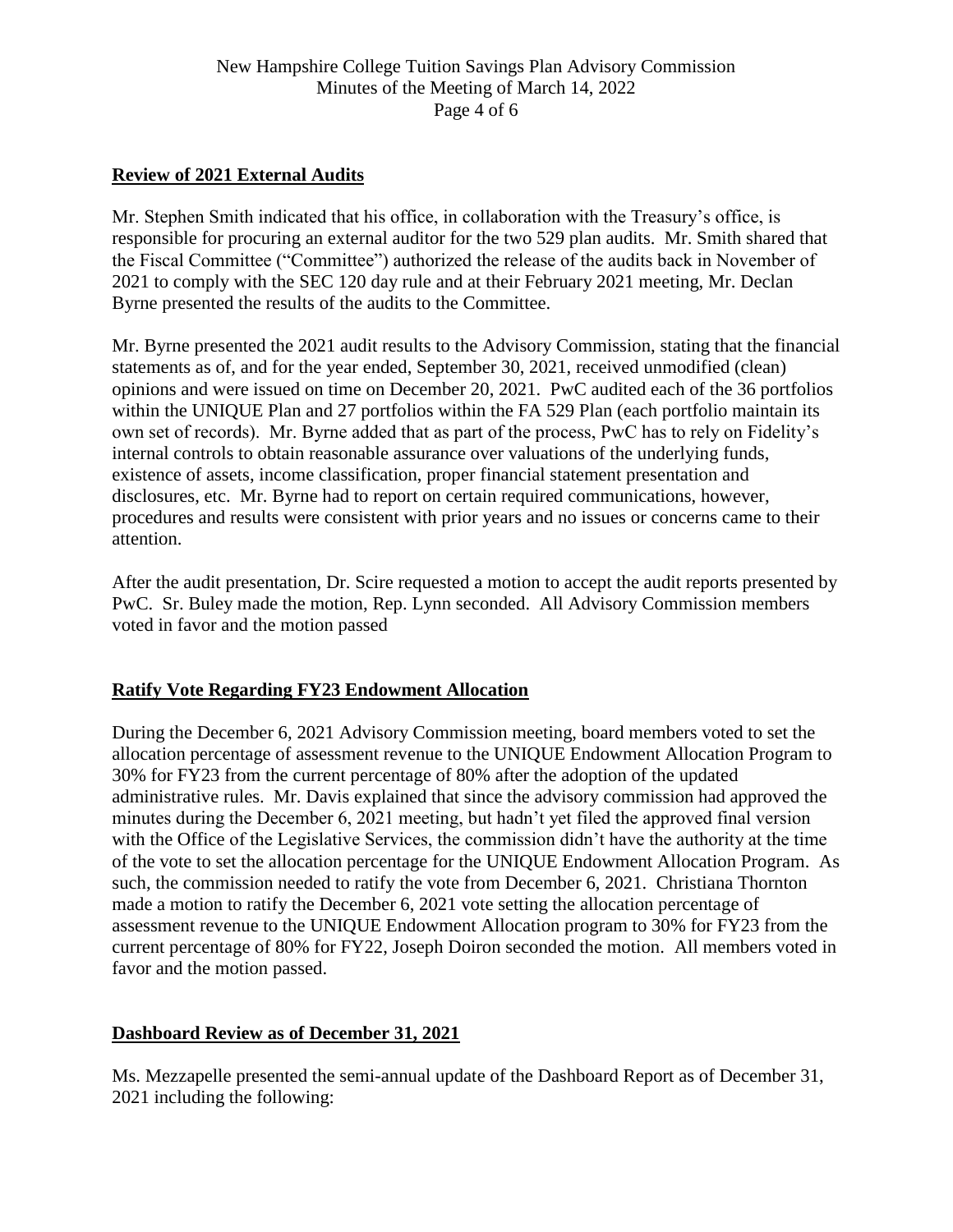## New Hampshire College Tuition Savings Plan Advisory Commission Minutes of the Meeting of March 14, 2022 Page 5 of 6

- Revenue estimates were updated by Fidelity projecting that revenues would reach \$20.8 million, \$21.4 million, and \$21.7 million in calendar years 2022, 2023, and 2024, respectively.
- Average plan assets were also updated projecting \$25.3 billion, \$25.4 billion, and \$25.9 billion in 2022, 2023, and 2024, respectively. Note: Commission revenue is derived from average plan assets.
- Regarding scholarship results, during the 2020-21 academic year, colleges and universities granted a total of 4,857 individual UNIQUE annual awards to full-time and part-time students compared to 4,459 (+8.9%) in the previous year, while restricted institution endowments distributed 2,646 individual awards of at least \$1,000 each compared to 2,192 (+20.7%) in the prior academic year, for a total distribution of approximately \$5.3 million from endowment earnings.

# **Update of Endowment Trust Fund and Scholarship Disbursements**

Ms. Mezzapelle provided an update of the Endowment Trust Fund and Scholarship Disbursements through December 31, 2021, highlighting that the trust fund had received \$9.8 million in assessment revenue from Fidelity and had realized a net market gain of \$218,813.

With respect to scholarship disbursements, Treasury distributed the initial allocation amount of \$1 million to colleges and universities participating in the UNIQUE Annual Allocation program and \$7.8 million in monthly allocations to the restricted endowments of institutions participating in the UNIQUE Endowment Allocation program. Pursuant to administrative rule Csp 702.01(b), 80% of gross proceeds from assessments collected were distributed to participating institutions. Additionally, since program inception, the endowment trust fund had received \$217.6 million in assessment revenues and had distributed approximately \$173.3 million in scholarship funds through December 31, 2021.

The endowment trust fund had also incurred \$91,773 in administrative expenses through December 31, 2021, consisting of: 1) investment management fees of \$25,125, 2) the first and second quarterly Treasury overhead allocation of \$22,028, 3) \$6,120 in membership dues paid to the College Savings Plan Network, 4) \$2,500 in membership dues paid to the College Savings Foundation, and 5) \$36,000 paid to the Division of Higher Education for support services. The trust fund balance as of December 31, 2021 was approximately \$12.8 million.

# **Governor's Scholarship Program Update**

Ms. Mezzapelle provided an update of the Governor's Scholarship Fund. As of December 31, 2021, the fund had a balance of \$16.0 million of which \$9.7 million was restricted and \$6.3 million was unrestricted.

# **State Legislation Update**

Ms. Mezzapelle reported there were no state legislative updates at this time for the commission.